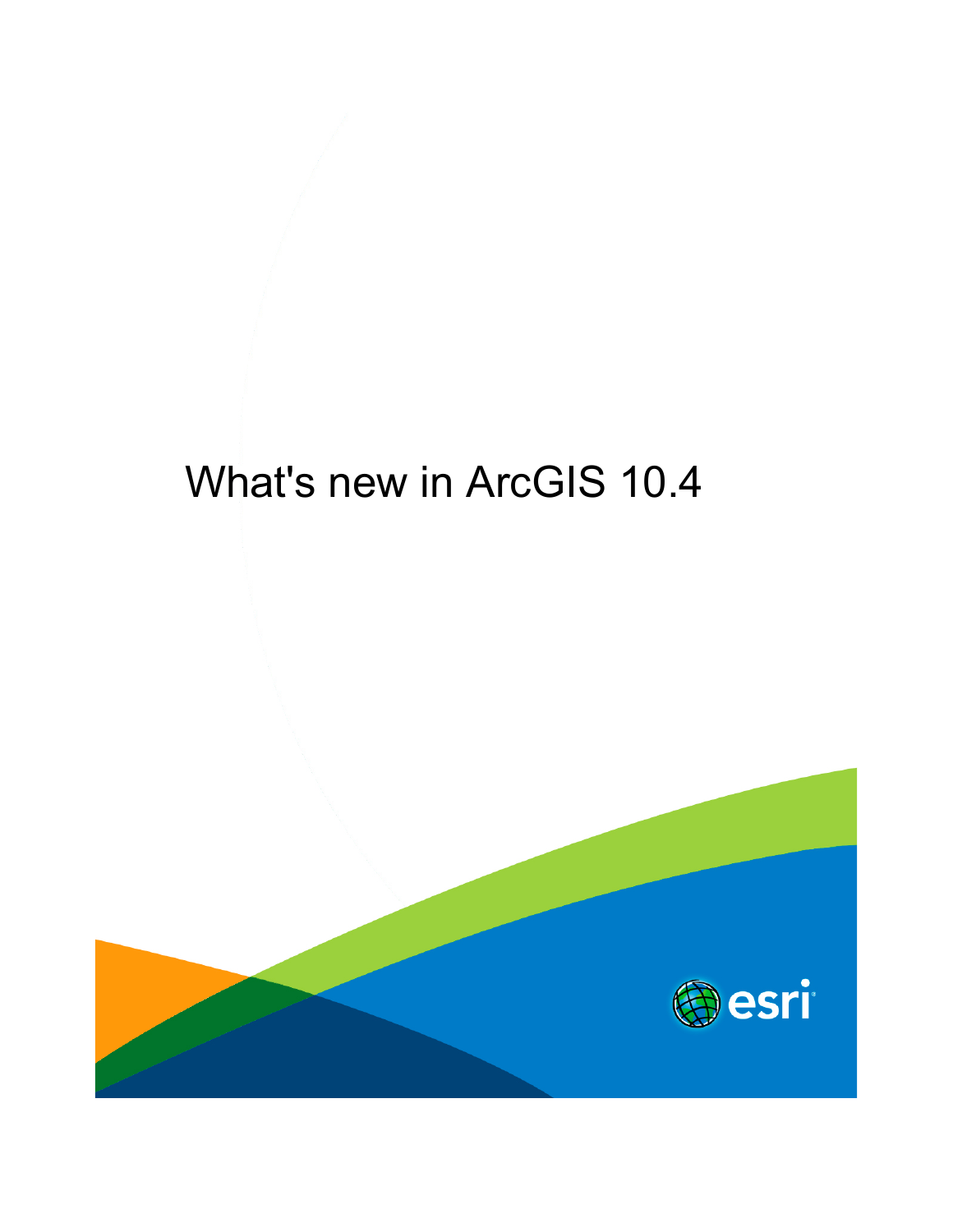## Table of Contents

| What's new in ArcGIS 10.4 for Server entering to the contract of the contract of the contract of the contract of the contract of the contract of the contract of the contract of the contract of the contract of the contract |  |
|-------------------------------------------------------------------------------------------------------------------------------------------------------------------------------------------------------------------------------|--|
|                                                                                                                                                                                                                               |  |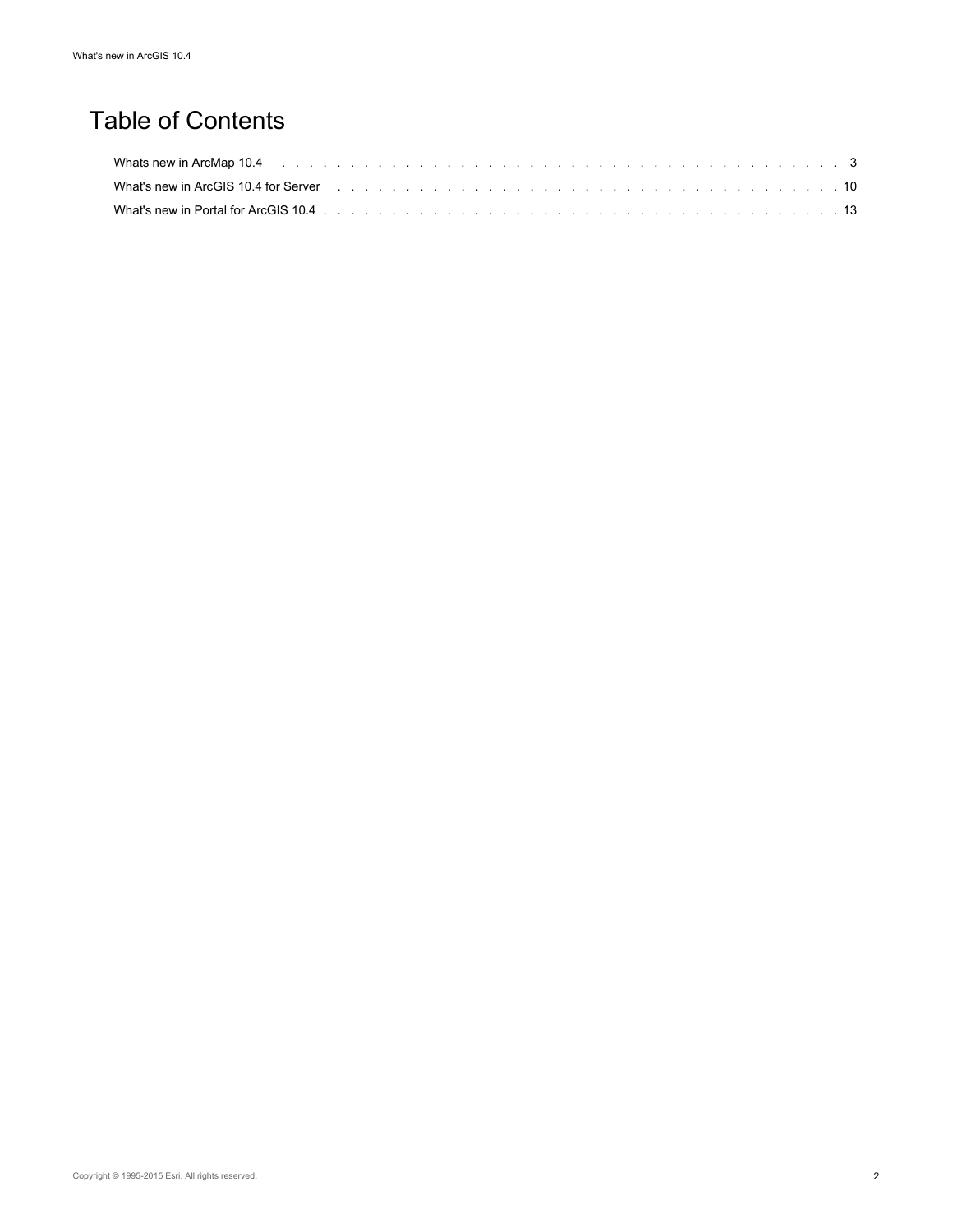## <span id="page-2-0"></span>What's new in ArcMap

The following sections summarize changes in different functional areas of ArcMap 10.4. Most sections include links to topics with more information for that specific area of the software.

## **Geoprocessing**

The following are new tools and changes to existing tools for ArcGIS 10.4.

**3D Analyst toolbox**

#### *New tools*

Classify LAS Ground Extract LAS Minimum Bounding Volume Regularize Building Footprint

#### *Changes*

| Tool                                      | Changes                                                                           |
|-------------------------------------------|-----------------------------------------------------------------------------------|
| <b>Locate LAS Points By Proximity</b>     | Support distance queries from multipatches.                                       |
| Classify LAS By Height                    | Support polygon based area of interest for classification extent.                 |
| <b>Set LAS Class Codes Using Features</b> | Add class codes values up to 255 and overlap flag for LAS version 1.4 support.    |
| <b>LAS Dataset Statistics</b>             | Add support for LAS version 1.4 overlap flag point count in the output text file. |
|                                           |                                                                                   |

#### **Conversion toolbox**

#### *Changes*

| Changes                                          |
|--------------------------------------------------|
| The Raster Format parameter has two new options: |
| $·$ MRF                                          |
| $\cdot$ CRF                                      |
|                                                  |

#### **Data Management toolbox**

#### *New tools*

Transform Features Update Enterprise Geodatabase License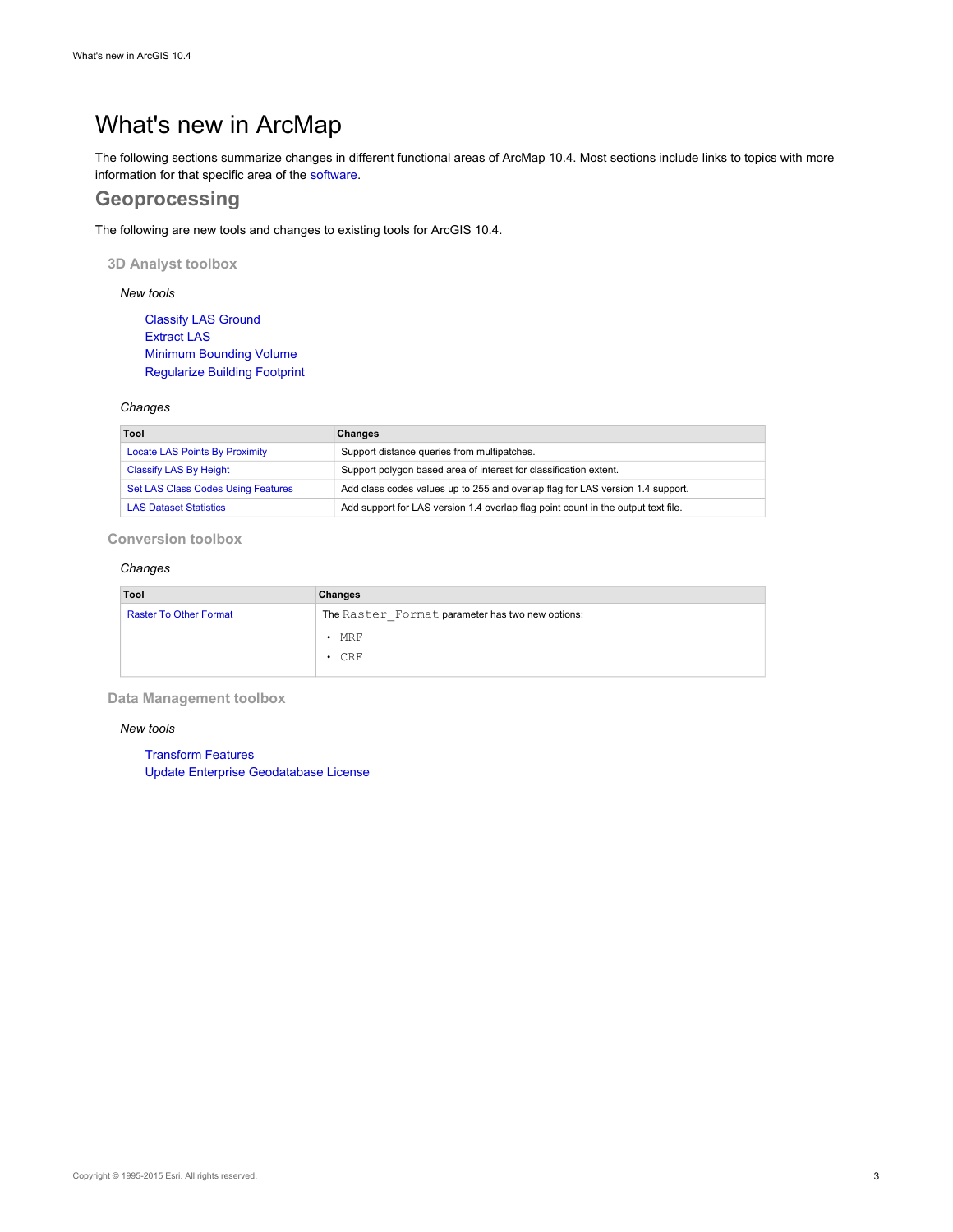#### *Changes*

| Tool                                       | Changes                                                                                                                                                                                                                                                                                                                                                                                     |
|--------------------------------------------|---------------------------------------------------------------------------------------------------------------------------------------------------------------------------------------------------------------------------------------------------------------------------------------------------------------------------------------------------------------------------------------------|
| <b>Add Rasters</b>                         | Two new parameters added:                                                                                                                                                                                                                                                                                                                                                                   |
| <b>To Mosaic</b><br><b>Dataset</b>         | · aux inputs                                                                                                                                                                                                                                                                                                                                                                                |
|                                            | • estimate statistics                                                                                                                                                                                                                                                                                                                                                                       |
| <b>Alter Mosaic</b><br><b>Dataset</b>      | The raster type names parameter has 12 new options:                                                                                                                                                                                                                                                                                                                                         |
| <b>Schema</b>                              | • ZY3-CRESDA                                                                                                                                                                                                                                                                                                                                                                                |
|                                            | ZY3-SASMAC                                                                                                                                                                                                                                                                                                                                                                                  |
|                                            | ZY1-02C HRC                                                                                                                                                                                                                                                                                                                                                                                 |
|                                            | GF-2 PMS<br>$\bullet$                                                                                                                                                                                                                                                                                                                                                                       |
|                                            | Sentinel-2<br>$\bullet$                                                                                                                                                                                                                                                                                                                                                                     |
|                                            | $\cdot$ GF-1 PMS                                                                                                                                                                                                                                                                                                                                                                            |
|                                            | • UAV/UAS                                                                                                                                                                                                                                                                                                                                                                                   |
|                                            | • HJ 1A/1B CCD                                                                                                                                                                                                                                                                                                                                                                              |
|                                            | ZY1-02C PMS                                                                                                                                                                                                                                                                                                                                                                                 |
|                                            | SPOT 7                                                                                                                                                                                                                                                                                                                                                                                      |
|                                            | TH-01<br>$\bullet$                                                                                                                                                                                                                                                                                                                                                                          |
|                                            | $\cdot$ GF-1 WFV                                                                                                                                                                                                                                                                                                                                                                            |
| Analyze<br><b>Control Points</b>           | The out overlap table parameter is now Optional.                                                                                                                                                                                                                                                                                                                                            |
| Append                                     | New environment variable added: Preserve Global IDs.                                                                                                                                                                                                                                                                                                                                        |
| <b>Apply Block</b><br>Adjustment           | New parameter added: DEM.                                                                                                                                                                                                                                                                                                                                                                   |
| Compute                                    | Three new parameters added:                                                                                                                                                                                                                                                                                                                                                                 |
| <b>Control Points</b>                      | • area of interest                                                                                                                                                                                                                                                                                                                                                                          |
|                                            | · distribution                                                                                                                                                                                                                                                                                                                                                                              |
|                                            | • density                                                                                                                                                                                                                                                                                                                                                                                   |
| <b>Compute Tie</b><br><b>Points</b>        | Two new parameters added:                                                                                                                                                                                                                                                                                                                                                                   |
|                                            | · distribution                                                                                                                                                                                                                                                                                                                                                                              |
|                                            | • density                                                                                                                                                                                                                                                                                                                                                                                   |
| <b>Copy Raster</b>                         | Two new parameters added:                                                                                                                                                                                                                                                                                                                                                                   |
|                                            | • transform                                                                                                                                                                                                                                                                                                                                                                                 |
|                                            | • format                                                                                                                                                                                                                                                                                                                                                                                    |
| Create<br><b>Database</b><br>Connection    | The database platform parameter has a new option: DAMENG.                                                                                                                                                                                                                                                                                                                                   |
| Create<br><b>Database</b><br><b>User</b>   | When the tool is run against a geodatabase in Oracle or PostgreSQL, it now creates shared log file tables for the user. With<br>the log file tables already created, the database administrator can remove privileges to create tables from the user, if needed,<br>without negatively affecting the user's ability to create large selection sets, edit data, or reconcile versioned data. |
| Create<br><b>Enterprise</b><br>Geodatabase | When you run the tool on an Oracle 12c database, the sde user is granted privileges required to import data using Oracle<br>Data Pump. This allows you to complete your Oracle Data Pump export and import workflows without having to separately<br>grant these privileges.                                                                                                                |
| Create<br><b>Feature Class</b>             | The geometry type parameter has a new option: MULTIPATCH.                                                                                                                                                                                                                                                                                                                                   |
| <b>Create LAS</b><br><b>Dataset</b>        | New parameter added: create las prj.                                                                                                                                                                                                                                                                                                                                                        |
| <b>Create Map</b><br><b>Tile Package</b>   | New parameter added: extent.                                                                                                                                                                                                                                                                                                                                                                |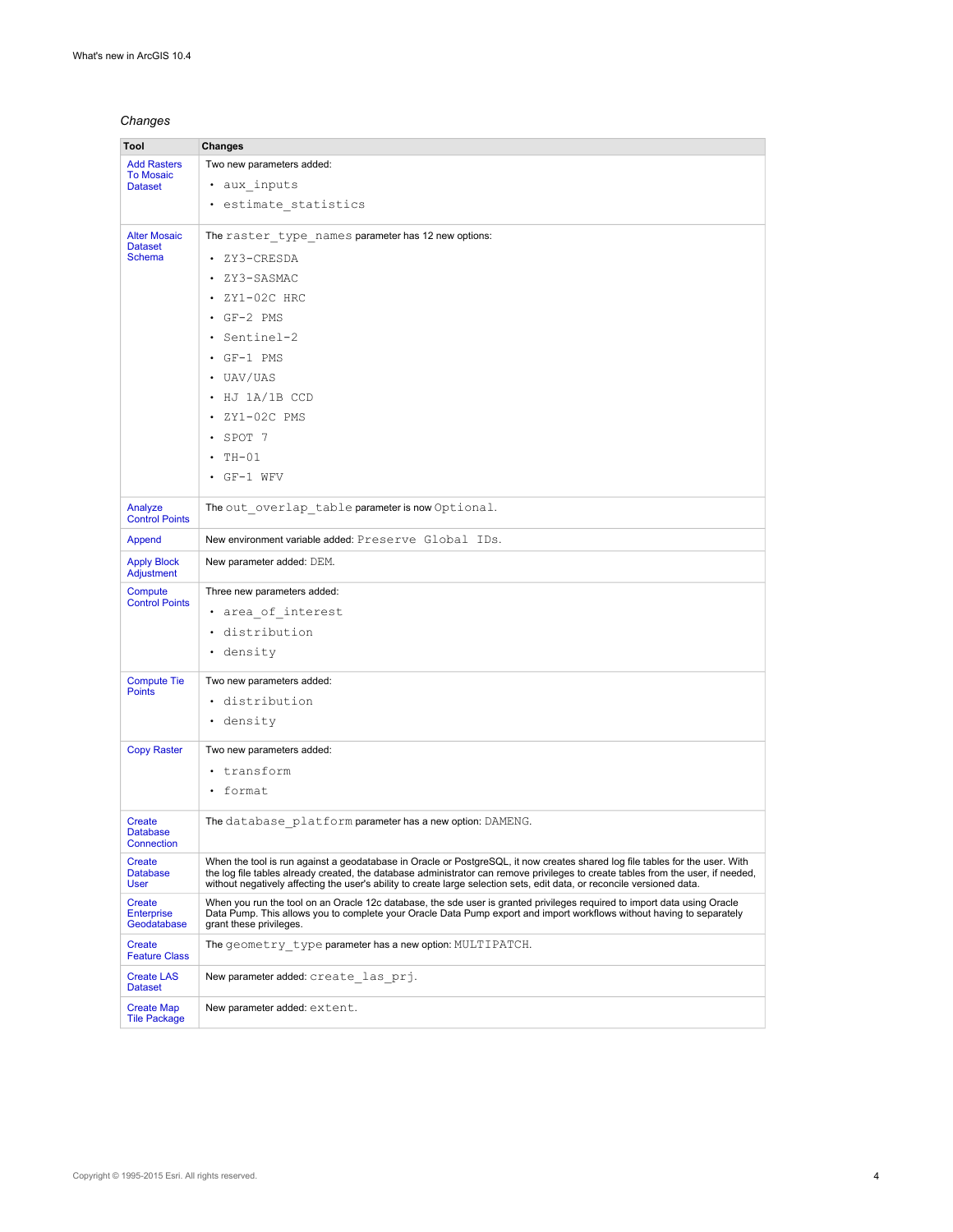| <b>Create Mosaic</b><br><b>Dataset</b>                       | The product definition parameter has nine new options:<br>• HJ 1A/1B CCD 4BANDS<br>· ZY1-02C PMS 3BANDS<br>• GF-2 PMS 4BANDS<br>• SPOT-7 4BANDS<br>• ZY3-SASMAC 4BANDS<br>· ZY3-CRESDA 4BANDS<br>• GF-1 WFV 4BANDS<br>• GF-1 PMS 4BANDS<br>• TH-01 4BANDS |
|--------------------------------------------------------------|-----------------------------------------------------------------------------------------------------------------------------------------------------------------------------------------------------------------------------------------------------------|
| Create<br>Pansharpened<br>Raster<br><b>Dataset</b>           | The sensor parameter has seven new options:<br>• ZY3-CRESDA<br>• ZY1-02C PMS<br>$\cdot$ GF-2 PMS<br>$\cdot$ TH-01<br>ZY3-SASMAC<br>$\cdot$ SPOT 7<br>$\cdot$ GF-1 PMS                                                                                     |
| <b>Detect</b><br>Feature<br>Changes                          | New parameter added: compare line direction.                                                                                                                                                                                                              |
| Export<br><b>Topology</b><br><b>Errors</b>                   | You can now run this tool with an ArcGIS for Desktop Basic license.                                                                                                                                                                                       |
| Feature<br>Compare                                           | The ignore options parameter has a new option: IGNORE FIELDALIAS.                                                                                                                                                                                         |
| <b>Generate Tile</b><br><b>Cache Tiling</b><br><b>Scheme</b> | The tile format parameter has a new option: LERC.                                                                                                                                                                                                         |
| Project                                                      | New parameter added: vertical.                                                                                                                                                                                                                            |
| Register<br>Raster                                           | The transformation type parameter has a new option: POLYSIMILARITY.                                                                                                                                                                                       |
| Synchronize<br><b>Mosaic</b><br><b>Dataset</b>               | New parameter added: estimate statistics.                                                                                                                                                                                                                 |
| Table<br>Compare                                             | The ignore options parameter has a new option: IGNORE FIELDALIAS.                                                                                                                                                                                         |
| <b>Warp</b>                                                  | The transformation type parameter has a new option: POLYSIMILARITY.                                                                                                                                                                                       |
| <b>Warp From</b><br>File                                     | The transformation type parameter has a new option: POLYSIMILARITY.                                                                                                                                                                                       |

### **Editing toolbox**

#### *New tools*

#### Transform Features

**Multidimension toolbox**

#### *New tools*

Make OPeNDAP Raster Layer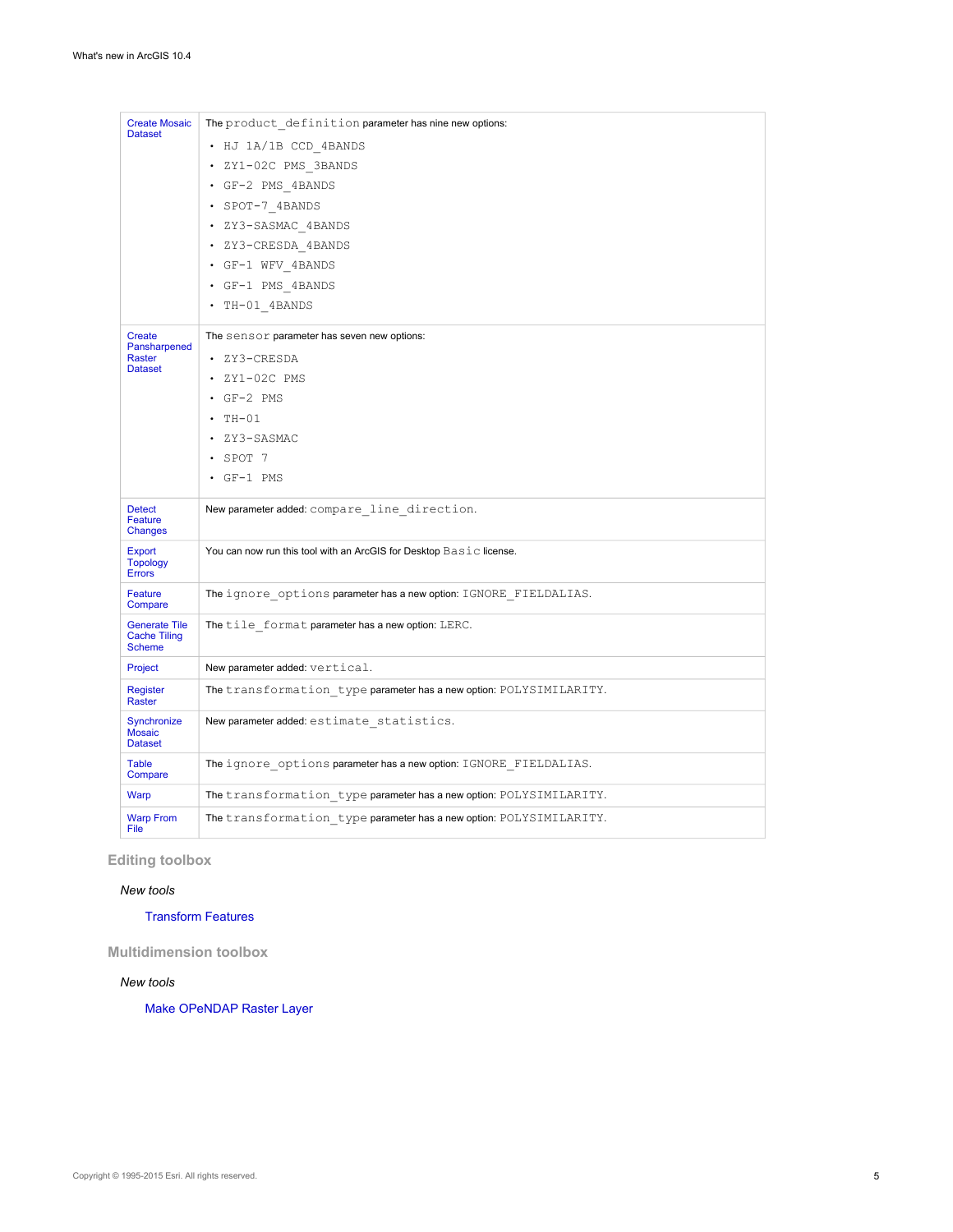#### **Server toolbox**

#### *Changes*

| Tool                               | Changes                                          |
|------------------------------------|--------------------------------------------------|
| <b>Extract Data and Email Task</b> | The Feature Format parameter has 14 new options: |
|                                    | • Autodesk AutoCAD - DXF R2007 - .dxf            |
|                                    | . Autodesk AutoCAD - DWG R14 - .dwg              |
|                                    | · Autodesk AutoCAD - DXF R14 - .dxf              |
|                                    | . Autodesk AutoCAD - DWG R2004 - .dwg            |
|                                    | · Autodesk AutoCAD - DXF R2005 - .dxf            |
|                                    | · Autodesk AutoCAD - DXF R2000 - .dxf            |
|                                    | · Autodesk AutoCAD - DXF R2010 - .dxf            |
|                                    | . Autodesk AutoCAD - DWG R2000 - .dwg            |
|                                    | · Autodesk AutoCAD - DWG R2005 - .dwg            |
|                                    | . Autodesk AutoCAD - DWG R2013 - .dwg            |
|                                    | · Autodesk AutoCAD - DWG R2007 - .dwg            |
|                                    | · Autodesk AutoCAD - DXF R2004 - .dxf            |
|                                    | · Autodesk AutoCAD - DWG R2010 - .dwg            |
|                                    | • Autodesk AutoCAD - DXF R2013 - .dxf            |
| <b>Extract Data Task</b>           | The Feature Format parameter has 12 new options: |
|                                    | . Autodesk AutoCAD - DWG R14 - .dwg              |
|                                    | . Autodesk AutoCAD - DWG R2004 - .dwg            |
|                                    | • Autodesk AutoCAD - DXF R14 - .dxf              |
|                                    | • Autodesk AutoCAD - DXF R2005 - .dxf            |
|                                    | · Autodesk AutoCAD - DXF R2000 - .dxf            |
|                                    | • Autodesk AutoCAD - DXF R2010 - .dxf            |
|                                    | • Autodesk AutoCAD - DWG R2000 - .dwg            |
|                                    | • Autodesk AutoCAD - DWG R2005 - .dwg            |
|                                    | . Autodesk AutoCAD - DWG R2013 - .dwg            |
|                                    | • Autodesk AutoCAD - DXF R2004 - .dxf            |
|                                    | • Autodesk AutoCAD - DWG R2010 - .dwg            |
|                                    | · Autodesk AutoCAD - DXF R2013 - .dxf            |

**Space Time Pattern Mining toolbox**

#### *New Tools*

Visualize Space Time Cube in 2D Visualize Space Time Cube in 3D

#### *Changes*

| Tool                   | Changes                              |
|------------------------|--------------------------------------|
| Create Space Time Cube | New parameter added: summary fields. |

#### **Spatial Analyst toolbox**

#### *New tools*

Compute Confusion Matrix Cost Connectivity Create Accuracy Assessment Points Train Random Trees Classifier Update Accuracy Assessment Points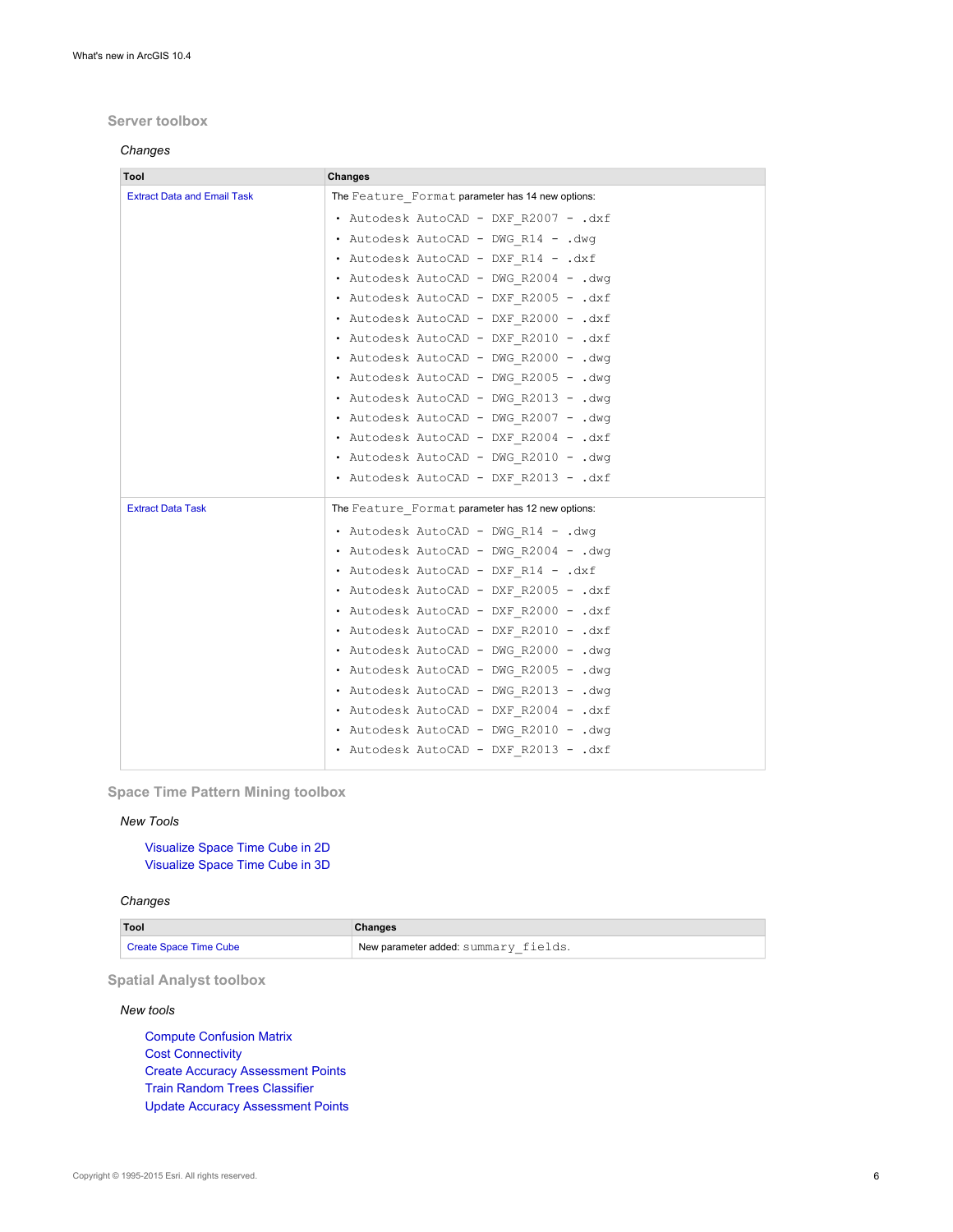#### *Changes*

| Tool                                                                                         | Changes                                                                                                                                                                                                                                                                                                                                                                                                                                                               |
|----------------------------------------------------------------------------------------------|-----------------------------------------------------------------------------------------------------------------------------------------------------------------------------------------------------------------------------------------------------------------------------------------------------------------------------------------------------------------------------------------------------------------------------------------------------------------------|
| Train ISO Cluster Classifier                                                                 | Two new parameters added:                                                                                                                                                                                                                                                                                                                                                                                                                                             |
|                                                                                              | • max merge distance                                                                                                                                                                                                                                                                                                                                                                                                                                                  |
|                                                                                              | max merge per iter                                                                                                                                                                                                                                                                                                                                                                                                                                                    |
| <b>Extract Multi Values to</b><br><b>Points</b><br>, Extract Values to Points,<br>and Sample | These tools have been updated to better handle conditions when the locations being sampled are NoData cells.<br>In previous releases, this condition was given a value of 0 when the output format was to a Shapefile or an Info<br>table, since those formats do not have a concept of a <null> value. This may have caused some confusion in<br/>cases where a legitimate value of 0 could be returned. A value of -9999 will now be reported for this case.</null> |
| <b>Cost Allocation, Cost Back</b><br>Link. Cost Distance, Path                               | New source characteristic parameters added.                                                                                                                                                                                                                                                                                                                                                                                                                           |
| Distance, Path Distance                                                                      | • source cost multiplier                                                                                                                                                                                                                                                                                                                                                                                                                                              |
| <b>Allocation, Path Distance</b><br><b>Back Link</b>                                         | · source start cost                                                                                                                                                                                                                                                                                                                                                                                                                                                   |
|                                                                                              | · source resistance rate                                                                                                                                                                                                                                                                                                                                                                                                                                              |
|                                                                                              | source capacity                                                                                                                                                                                                                                                                                                                                                                                                                                                       |

## **Python and ArcPy**

ArcGIS 10.4 has been upgraded to include Python 2.7.10. Additional third-party libraries including SciPy, pandas, Sympy, and nose have been included, and existing third-party libraries including NumPy and matplotlib have been upgraded to more current releases.

The GetPackageInfo function has been added to return a dictionary about packages.

## **Mapping**

#### **Publishing**

The **Service Editor** now defaults to the **Feature Access** capability when publishing to **My Hosted Services**.

## **Editing**

The topology edit tool now supports additional commands and keyboard shortcuts for selecting and moving nodes and edges.

- Press the  $\underline{N}$  key to select topology nodes.
- Press the  $E$  key to select topology edges.
- **Move** and **Move To** commands are now available on the topology edit tool context menu.

#### **Parcel Editing**

#### *Parcel merge*

The parcel **Merge** dialog box now has additional options for managing parent parcels. Parent parcels can be deleted, flagged as historic, or remain as current, active parcels.

#### *Parcel division*

When dividing parcels into equal areas, the number of parts on the **Parcel Division** dialog box can be set to 1. Set the number of equal area parts to 1 when a deed calls for a specific area to be divided from the parcel, leaving a remainder parcel.

#### *Mean points*

Performance improvements have been made to the **Mean Points** tool. Furthermore, the tool now always stays active and can be used repeatedly without the need to specify a tolerance.

#### *Least-squares adjustment*

Collinear line sequences in the same plan are straightened during adjustment postprocessing if they lie within the specified **Straighten Collinear Line Sequences** tolerances. These tolerances are available on the **Adjust Coordinates** dialog box.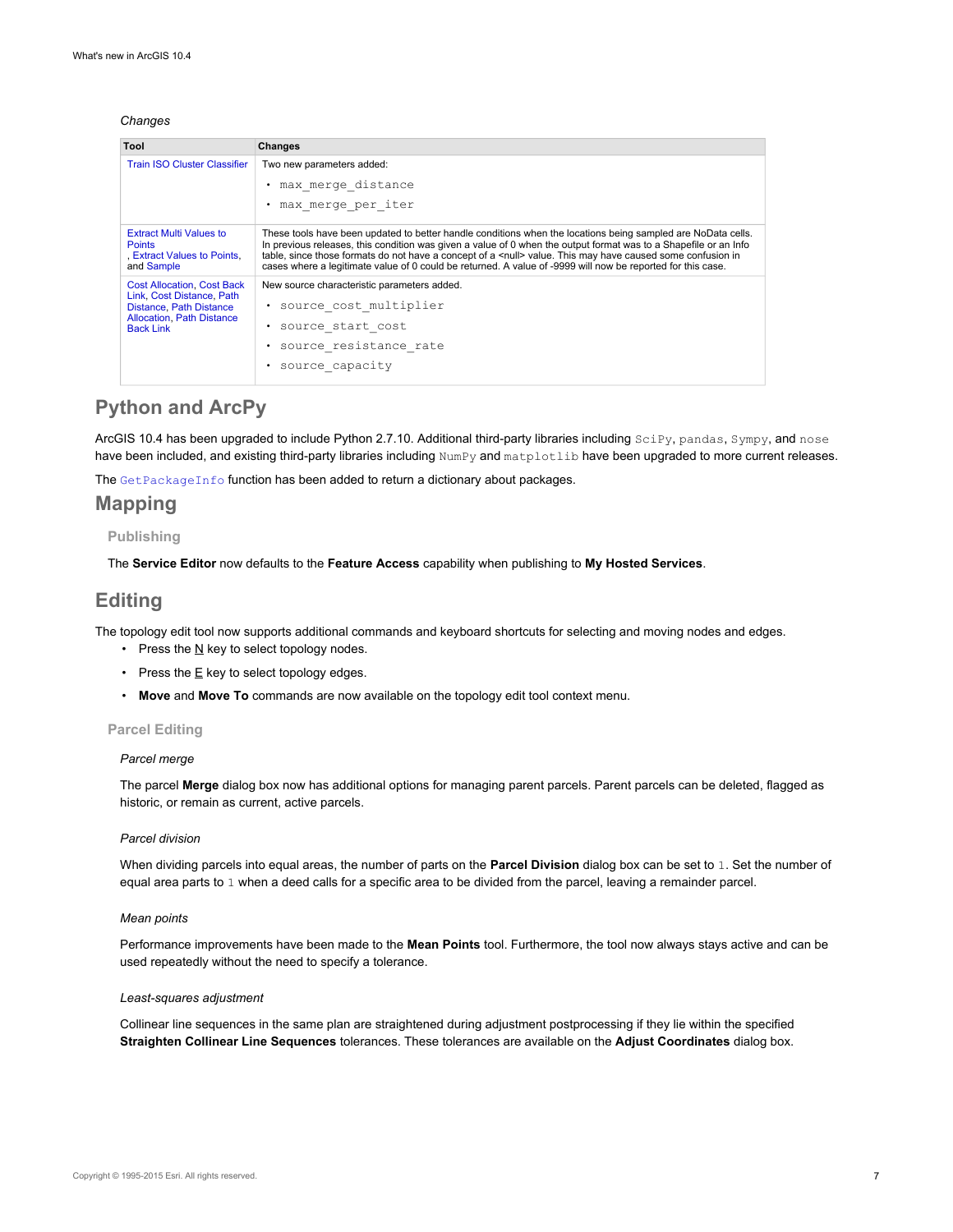## **Geodata**

**Geodatabases and databases**

- The Create Database User tool now creates log file tables for the new user when you run the tool against a geodatabase in Oracle or PostgreSQL that is configured to use shared log file tables (the default setting for these geodatabases). With the log file tables already created, the database administrator can remove privileges to create tables from the user, if needed, without negatively affecting the user's ability to create large selection sets, edit data, or reconcile versioned data.
- Enterprise geodatabases are licensed through an ArcGIS for Server authorization file. The geodatabase stores this authorization information to allow access to the geodatabase. If your organization licenses ArcGIS for Server for a set time period, your geodatabase administrator can run the new Update Enterprise Geodatabase License tool with a current ArcGIS for Server authorization file to update license information in the geodatabase before the existing license expires. This allows clients to continue working with the geodatabase without interruptions caused by expired licenses.
- Beginning with ArcGIS 10.4, geodatabases in SQL Server require the SQL Server database options READ\_COMMITTED\_SNAPSHOT and ALLOW\_SNAPSHOT\_ISOLATION be set to ON. When you upgrade your geodatabase in SQL Server, the Upgrade Geodatabase tool sets these in the database. When you create a geodatabase in SQL Server using the Create Enterprise Geodatabase tool, the tool sets these options in the database. If you use the Enable Enterprise Geodatabase tool to create a geodatabase, you must either set these options to ON in the database before you run the tool, or grant the geodatabase administrator the permission to ALTER the database. If the geodatabase administrator has ALTER database permission, the Enable Enterprise Geodatabase sets READ\_COMMITTED\_SNAPSHOT and ALLOW\_SNAPSHOT\_ISOLATION to ON in the database.

To use ArcGIS 10.4 with SQL Server databases or 10.3.1 or earlier release geodatabases, you must manually set on READ\_COMMITTED\_SNAPSHOT in the database.

- A new advanced option—All records for Tables—has been added to the **Create Replica** wizard. Checking this option allows you to designate the inclusion of all data from all tables in your replica. In earlier releases, you had to set the option to include data for each table individually.
- Beginning with ArcGIS 10.4, you must set an additional option (Return Output Parameters As ResultSet) when configuring the ODBC driver for connections to Teradata.
- ArcGIS now supports connections to Dameng databases. You can connect to view and analyze data in ArcGIS for Desktop. You can also publish map and feature services to ArcGIS for Server.

#### **LAS Dataset**

- There is a new scrollable LAS point profile view. Using the mouse/keyboard keys the area-of-interest profile window will move or rotate and update immediately in the profile window.
- Location of the cursor in point profile window is displayed in ArcMap inside the profile area-of-interest.
- Elevation is now displayed and updated when moving cursor around in point profile window.

#### **Raster**

There have been five improvements for raster types.

- The SPOT-7 raster type is now supported.
- The UAV/UAS raster type is now supported.
- The WorldView-3 raster type now supports the SWIR bands.
- Support netCDF and HDF data stored as irregularly spaced arrays is now supported.
- There have also been improvements within Chinese raster types.

There are several improvements with raster geoprocessing.

- The Segmentation and Classification toolset has a new Train Random Trees Classifier tool. New parameters were added to the Train ISO Cluster Classifier tool.
- The Add Rasters To Mosaic Dataset tool supports two new parameters: Auxiliary input and Estimate mosaic dataset statistics.
- The Copy Raster tool supports two new parameters: Format and Apply transformation.
- The Compute Tie Points and Compute Control Points tools both have two new parameters: Point Distribution and Point Density.
- The Make Mosaic Layer tool supports the Processing template.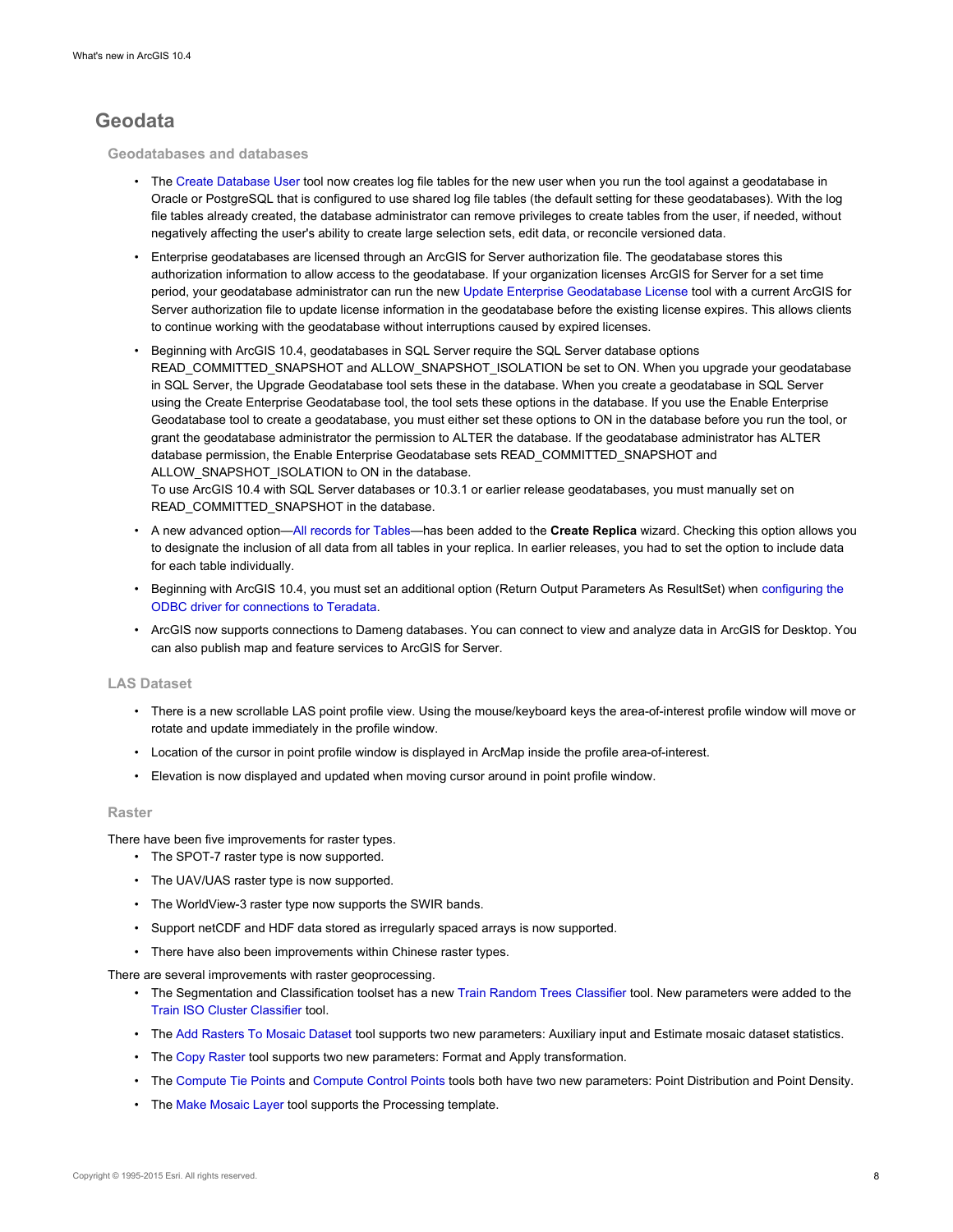- The Generate Tile Cache Tiling Scheme tool now supports LERC compression.
- There are two new geoprocessing environment settings added: LERC compression and parallel processing server.

There are three new raster functions: Swath, Interpolate Irregular Data, and Rasterize Feature Class.

The **Georeferencing** toolbar now has three new first-order transformations available: **Only rotation and shift**, **Only shift and scale**, **Only rotation and scale**.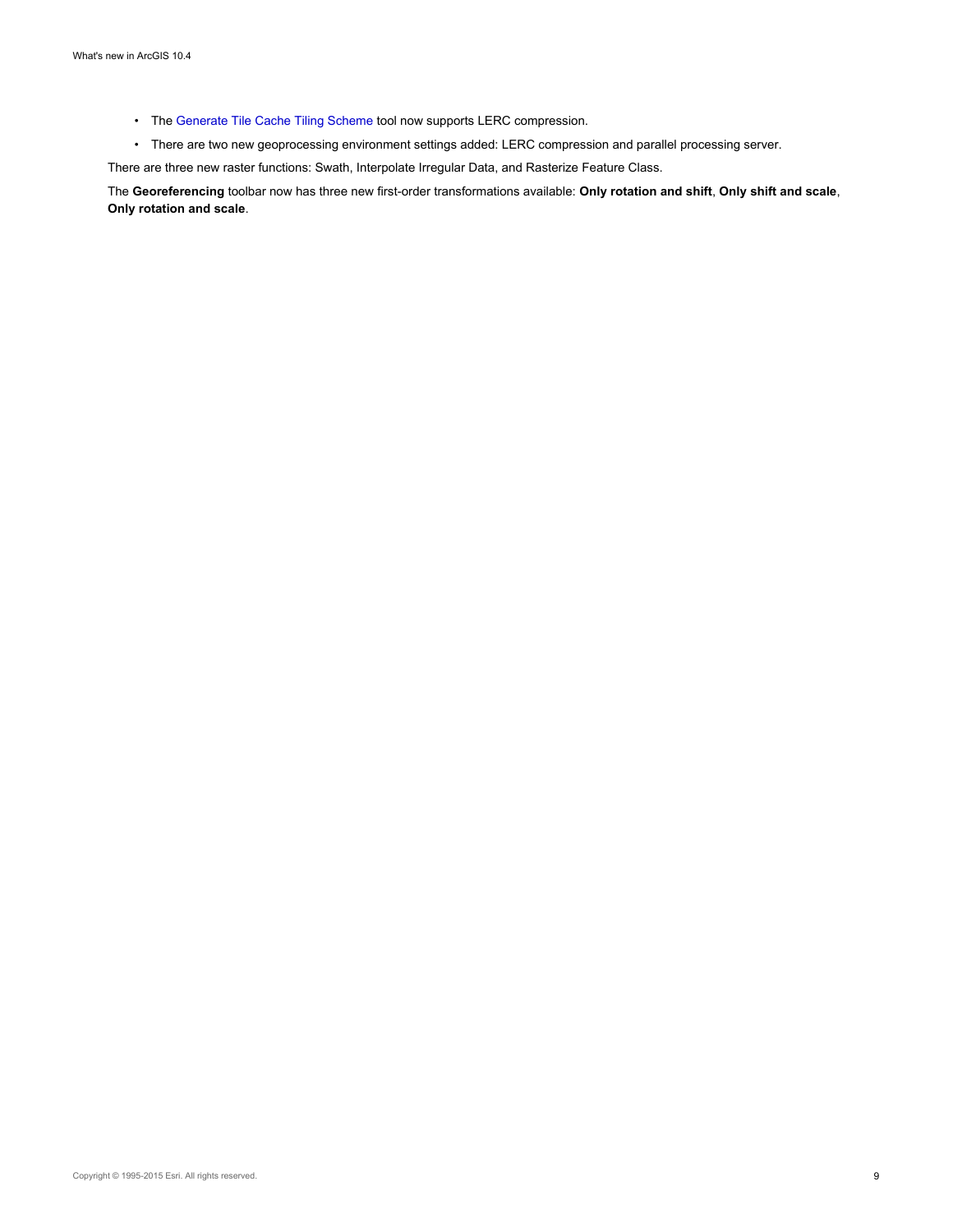## <span id="page-9-0"></span>What's new in ArcGIS 10.4 for Server

ArcGIS 10.4 for Server includes stability enhancements and improved functionality throughout the product. For a summary of changes in the software, see the following sections.

It's recommended that you review the deprecation notice to determine if your hardware and software components are still compatible with version 10.4. To review which earlier ArcGIS product versions are compatible with ArcGIS 10.4 for Server, see Compatibility of ArcGIS for Server with earlier versions.

## **Chain together multiple server object interceptors (SOIs) for a service**

If you're a server object interceptor (SOI) developer, you can now chain together multiple SOIs for a map or image service. This allows you to accomplish one or more tasks with multiple SOIs. In previous releases, you could only enable one SOI for a service.

When you chain together multiple SOIs for a service, you need to specify the order in which the SOIs will be executed. For full instructions, see Enable extensions.

## **ArcGIS Server read-only mode**

At 10.4, you can control changes to your site with read-only site mode. This mode disables publishing new services and blocks most administrative operations. Scaling your site by adding or removing machines is still possible, and the functionality of existing services continues to be available.

When you switch to read-only mode, site configuration files are copied to a local repository on each machine in the site. The site can then read from the local repository in the event of a failure connecting to the configuration store and can operate in a degraded capacity that allows access to the ArcGIS Server Administrator Directory, ArcGIS Server Manager, and ArcGIS Services directory, and keeps most services running as expected. At earlier releases, this was not the case, and the site would be down if such connection issues were to occur.

For more information, see About ArcGIS Server site mode.

You can recover a site that's in read-only mode if its connection to the shared configuration store is lost. See Recover a site for details.

## **Update passwords for registered and managed databases**

For security reasons, most organizations require staff to reset passwords on a regular basis. If you use database authentication for the enterprise geodatabases and databases you register with your GIS servers, you can now import a new database connection file containing the current password. This allows your feature services published to the managed database, and your existing map, feature, and image services published from registered databases to continue working.

Connections for new services published from ArcGIS 10.4 for Server can automatically be updated. If you upgrade ArcGIS Server and want the ability to update passwords in the connections used by existing services, the ArcGIS Server administrator must run ExternalizeConnectionStrings after upgrading the ArcGIS Server site.

## **Microsoft Windows 10 support**

#### **ArcGIS Server**

At 10.4, you can install ArcGIS Server on Microsoft Windows 10. Additionally, ArcGIS Server Manager supports the Microsoft Edge web browser. For details, see system requirements.

#### **ArcGIS Web Adaptor (IIS)**

At 10.4, you can install ArcGIS Web Adaptor (IIS) on Microsoft Windows IIS 10. For details, see system requirements.

## **Microsoft .NET Framework 4.5 support**

#### **ArcGIS Server .NET Extension Support feature**

At 10.4, the .NET Extension Support feature requires Microsoft .NET Framework 4.5. In earlier versions, the ArcGIS Server setup required Microsoft .NET Framework 3.5 Service Pack 1 (SP1) to install the .NET Extension Support feature.

If Microsoft .NET Framework 4.5 is not found, the .NET Extension Support feature will not be available for installation. If your operating system includes Microsoft .NET Framework 4.5, make sure it's enabled using Windows Features. If your operating system does not include Microsoft .NET Framework 4.5, you can download it from the installation media and enable it using Windows Features.

For details, see system requirements.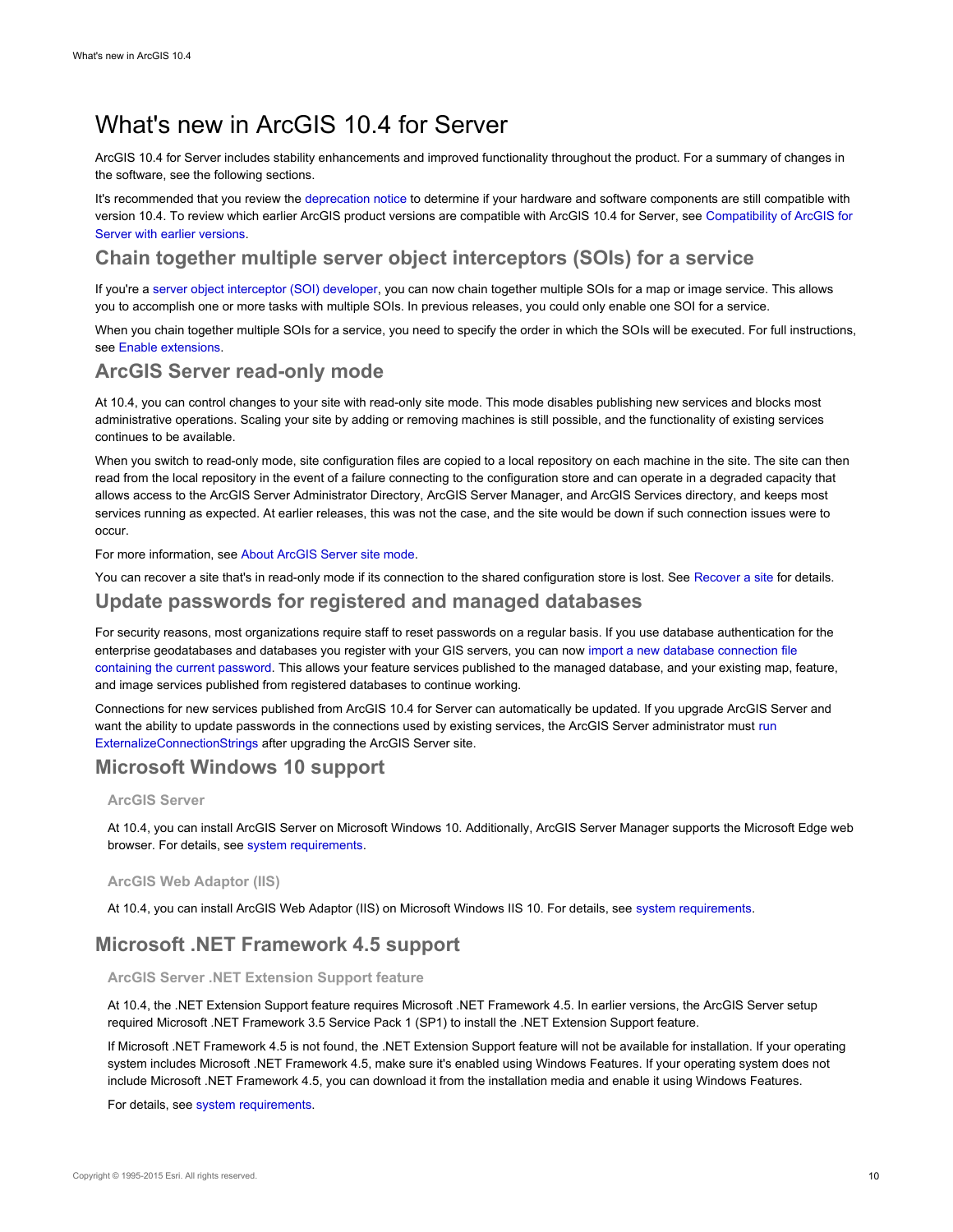#### **ArcGIS Web Adaptor (IIS) Microsoft .NET Framework 4.5 support**

ArcGIS Web Adaptor requires Microsoft .NET Framework 4.5 in order to be installed. In earlier versions, ArcGIS Web Adaptor required Microsoft .NET Framework 3.5 Service Pack 1 (SP1), 4.0, or 4.5 in order to be installed.

If your operating system includes Microsoft .NET Framework 4.5, make sure it's enabled using Windows Features. If your operating system does not include Microsoft .NET Framework 4.5, you can download it from the installation media and enable it using Windows Features.

For details, see system requirements.

## **Service enhancements**

The following functionality is new for feature and map services:

- You can enable a new extract capability when you publish a feature service from ArcMap to ArcGIS for Server. When enabled, extract allows you to export data from the feature service to a file geodatabase or SQLite database using custom clients.
- You can specify the time zone used for date fields in layers included in map services and feature services when you publish from ArcMap 10.4 to ArcGIS 10.4 for Server. If you have existing map or feature services that contain date fields you want to view in a time zone other than UTC, you can change **Date Field Settings** in the service's **Parameters** in ArcGIS Server Manager to set a time zone and whether to apply daylight savings time.

Additionally, date fields used for tracking edits made through feature services can use database time if you set the time zone before publishing. Previously, the publisher blocked inclusion of date fields for tracking edits if the fields did not use the UTC time zone. UTC is still the recommended time zone, but if you know all your edits will happen in the same time zone, and if your data needs to work with other systems that use the same time zone and can't convert to and from UTC, you can use database time instead.

• You can include tables and feature classes that are not registered with the geodatabase when publishing a feature service from a map that contains data from an enterprise geodatabase. Previously, you could not publish unregistered tables and feature classes from an enterprise geodatabase.

## **Patch notification for extensions**

The patch notification utility now includes information about patches and updates for ArcGIS Server extensions.

### **Default HTTP and HTTPS communication protocol**

At 10.4, ArcGIS for Server is configured to support both HTTP and HTTPS by default. ArcGIS Server sites upgraded to 10.4 from earlier versions will preserve their settings. For example, a GIS server that uses HTTP only at 10.3 will continue to use HTTP only when upgraded to 10.4.

#### **Default single cluster mode**

At 10.4, ArcGIS for Server defaults to single cluster mode for new installations. This mode does not include load balancing between machines in the cluster. This reduces network traffic between machines in the site, reduces load on your network, and helps improve monitoring of GIS servers in your site.

When upgrading to 10.4, the mode will be enabled for sites with a single cluster that are not currently using single cluster mode. Single cluster sites already using single cluster mode and sites with multiple clusters at earlier releases will have their settings preserved when upgrading.

**Note:** In sites using single cluster mode, an external load balancer or ArcGIS Web Adaptor must be configured to forward requests to the GIS servers in the site. If no external gateway exists, requests will only be handled by the GIS server designated in the request.

#### **Security fixes and enhancements**

ArcGIS 10.4 for Server includes several fixes and enhancements that improve the security of the software. It's recommended that you upgrade to 10.4 to help protect your ArcGIS Server infrastructure.

### **Scan ArcGIS Server for security best practices**

ArcGIS 10.4 for Server comes with a Python script tool that scans for some common security issues. The tool checks for problems based on the best practices for configuring a secure environment for ArcGIS Server. See Scan ArcGIS Server for security best practices for details.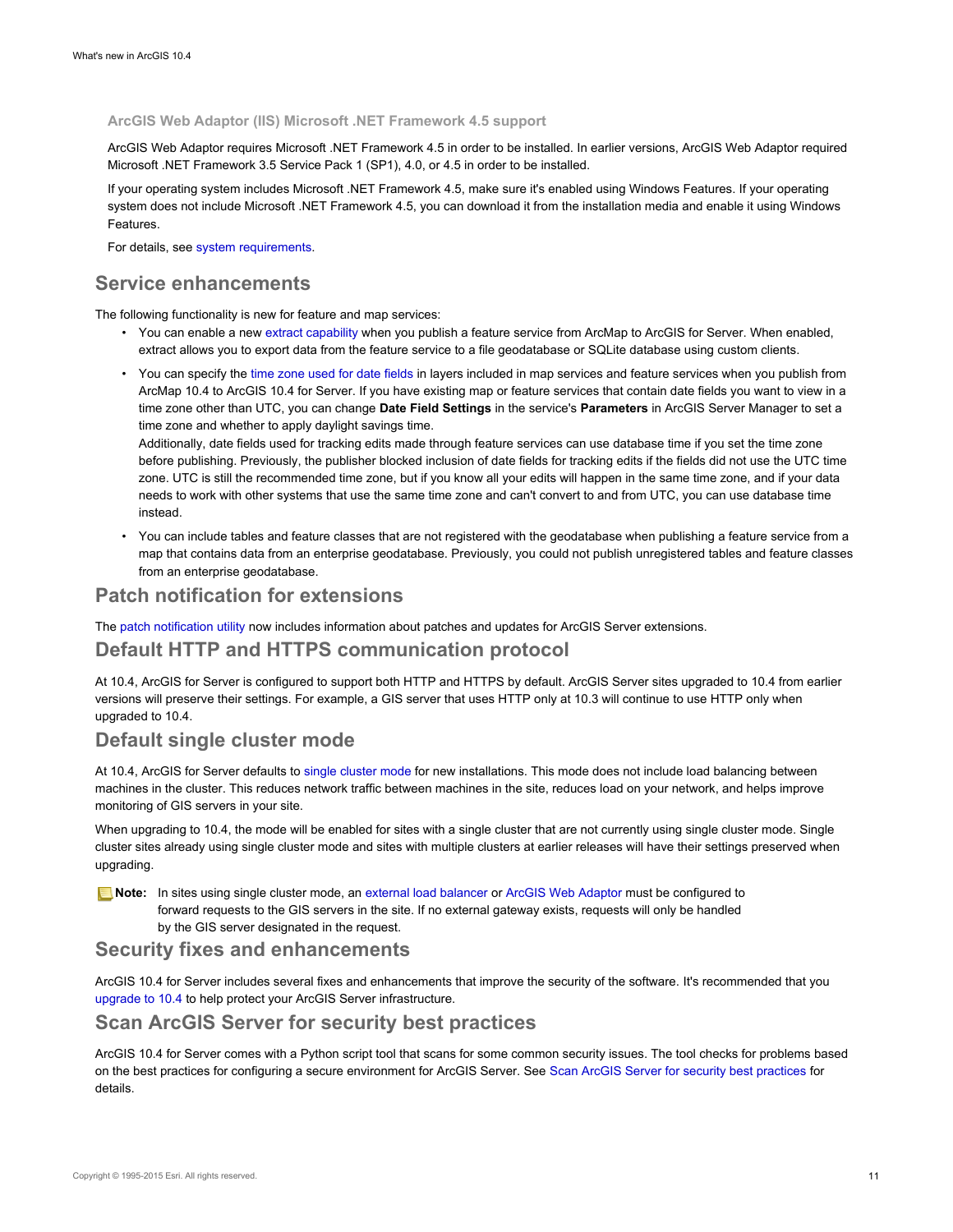## **Geodatabases and databases**

The Create Database User tool now creates log file tables for the new user when you run the tool against a geodatabase in Oracle or PostgreSQL that's configured to use shared log file tables (the default for these geodatabases). With the log file tables already created, the database administrator can remove privileges to create tables from the user, if needed, without negatively affecting the user's ability to create large selection sets, edit data, or reconcile versioned data.

Beginning with ArcGIS 10.4, geodatabases in SQL Server require the SQL Server database options READ\_COMMITTED\_SNAPSHOT and ALLOW\_SNAPSHOT\_ISOLATION be set to ON. When you upgrade your geodatabase in SQL Server, the Upgrade Geodatabase tool sets these in the database. When you create a geodatabase in SQL Server using the Create Enterprise Geodatabase tool, these options are set on in the database. If you use the Enable Enterprise Geodatabase tool to create a geodatabase, you must either set these options on in the database before you run the tool, or grant the geodatabase administrator permissions to ALTER the database, which allows the Enable Enterprise Geodatabase to change these settings.

To use ArcGIS 10.4 with SQL Server databases or 10.3.1 or earlier release geodatabases, you must manually set READ\_COMMITTED\_SNAPSHOT to ON in the database.

Enterprise geodatabases are licensed through an ArcGIS for Server authorization file. The geodatabase stores this authorization information to allow access to the geodatabase. If your organization licenses ArcGIS for Server for a set time period, your geodatabase administrator can run the new Update Enterprise Geodatabase License tool with a current ArcGIS for Server authorization file to update license information in the geodatabase before the existing license expires. This allows clients to continue working with the geodatabase without interruptions caused by expired licenses.

ArcGIS now supports connections to Dameng databases. You can publish data from your Dameng database to map and feature services.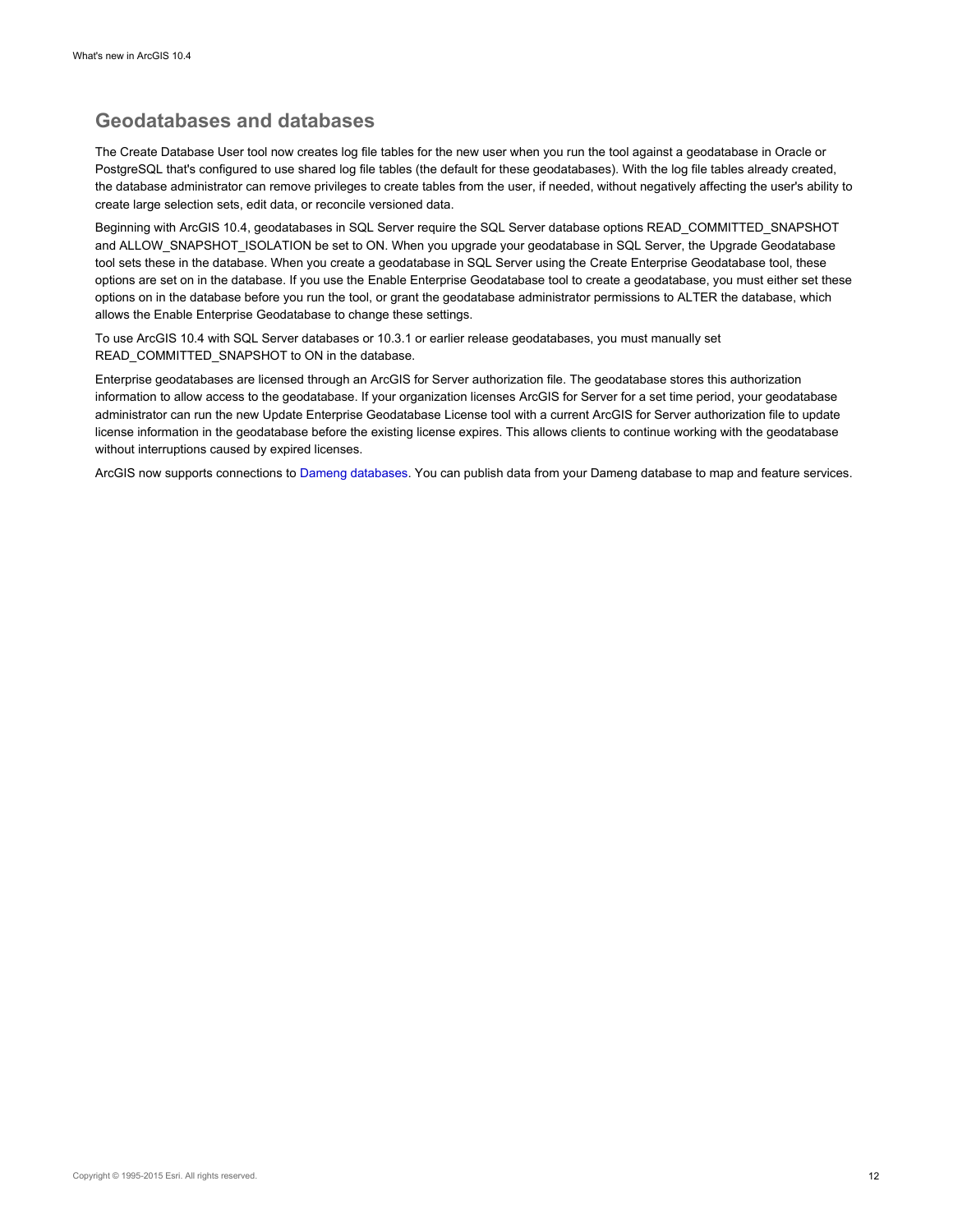## <span id="page-12-0"></span>What's new in Portal for ArcGIS 10.4

Portal for ArcGIS 10.4 includes performance, security, and stability enhancements and improved functionality throughout the product. For a summary of changes in the software, see the following sections.

Review the deprecation notice to determine if your hardware and software components are still compatible with version 10.4. To review which earlier ArcGIS product versions are compatible with Portal for ArcGIS 10.4, see Portal compatibility with earlier versions of ArcGIS.

## **Perform analysis**

Whenever you look at a map, you inherently start turning that map into information by finding patterns, assessing trends, or making decisions. This process is called spatial analysis, and it's what your eyes and mind do naturally whenever you look at a map. But many patterns and relationships aren't always obvious from looking at a map. In some cases, there may be too much data to present coherently. The way you display the data on the map can change the patterns you see. Spatial analysis tools allow you to quantify patterns and relationships in the data and display the results as maps, tables, and charts. At 10.4, these tools are available in Portal for ArcGIS.

The tools you'll use to perform spatial analysis are actually hosted as a series of tasks in ArcGIS Server. To expose the tools to your portal members, you'll need to set up a hosting server for your portal and grant members privileges to perform analysis. The hosting server performs the work of processing analysis requests, storing the results in the ArcGIS Data Store, and returning results to members in the portal website. For full instructions, see Configure the portal to perform analysis. Additional utility services can also be configured with the portal to enable certain analysis tools.

## **Use custom print layouts**

You can now provide custom layouts for printing from the map viewer. Layouts are based on what's provided in the organization's print service. When you configure the portal to print maps, you can configure the print layouts for a more customized experience in the map viewer.

## **Create groups that allow members to update shared items**

You can create groups that allow members of the group to update items shared with that group. These groups are useful for shift workers in operations centers who need to update maps underlying their apps and dashboards and other situations where multiple people need to update the same item. Updates to an item can include changes to the item details and updates to the content. When members share an item to such a group, they remain the owner of the item. Other group members can update the item. For example, they can add layers to a map and save the map with the updated content. Only the item owner can delete the item and change the sharing properties of the item.

With this new group capability, members of these groups can edit hosted feature layers that have been shared to the group with full editing control even if the layer is not editable. For example, you could have a public hosted feature layer that isn't editable, and members of the group would have full editing control of the layer.

## **Remove multiple languages from search results**

By default, Portal for ArcGIS includes content for every supported language. When you or members of your portal search for content, results may be returned that do not apply to your specific language. At 10.4, you can configure your portal to remove Esri-provided content from specific languages from search results. When you do this, search results are limited to the languages you selected.

You'll use the ArcGIS Portal Directory to remove languages from search results.

## **Set a default role for new members**

Specify which role newly added portal members are assigned. By default, all new members are assigned to the User role. If you want all new members assigned to a different role—for example, if you create a custom role that allows all members to create content—you can set that as the default role.

## **Microsoft Windows 10 support**

**Portal for ArcGIS**

At 10.4, you can install Portal for ArcGIS on Microsoft Windows 10. For details, see system requirements.

#### **ArcGIS Web Adaptor (IIS)**

At 10.4, you can install ArcGIS Web Adaptor (IIS) on Microsoft Windows IIS 10. For details, see system requirements.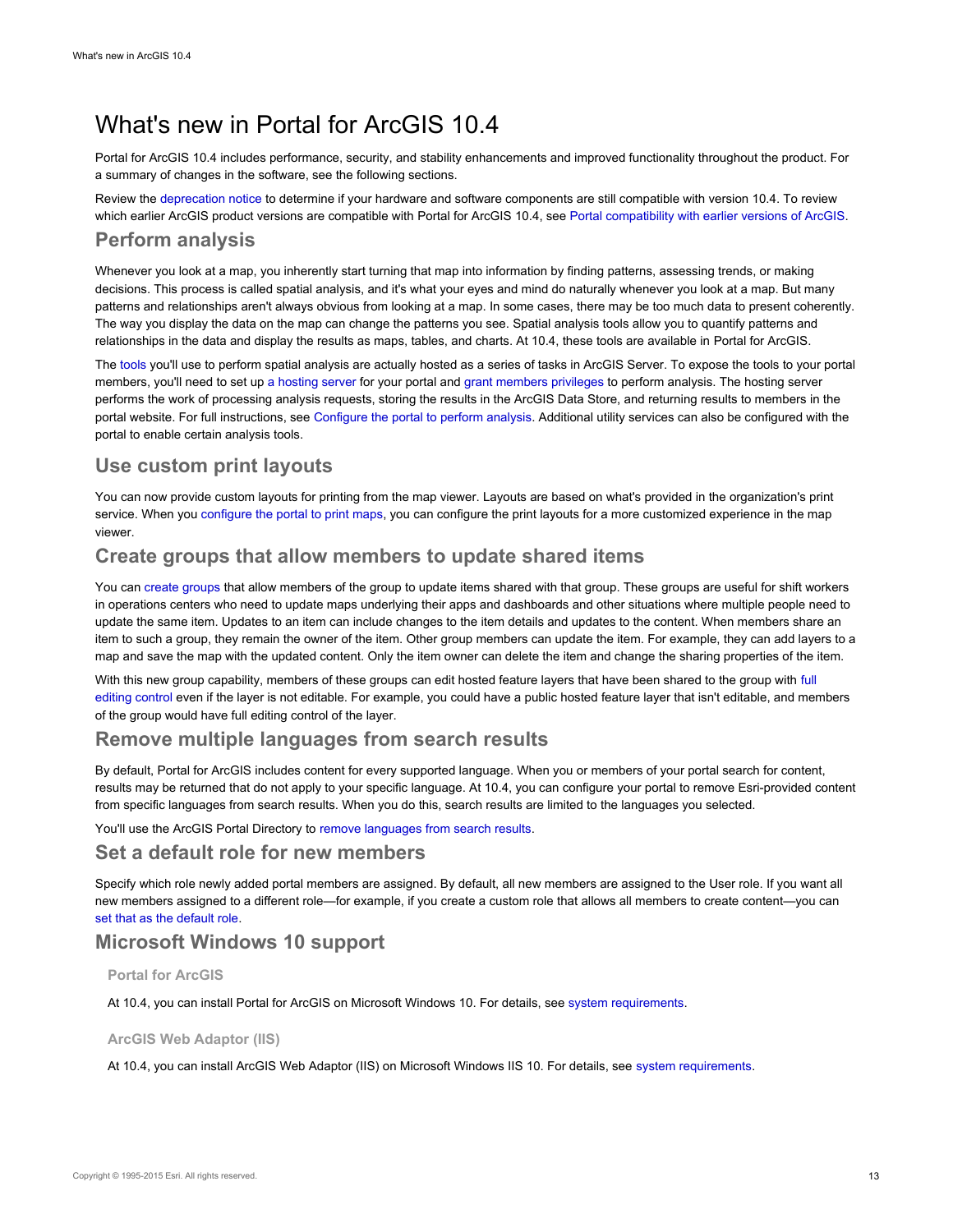#### **Microsoft Edge browser**

At 10.4, you can access the portal website using the Microsoft Edge browser. You can also use this browser to access the ArcGIS Portal Directory.

## **Security fixes and enhancements**

Portal for ArcGIS 10.4 includes several fixes and enhancements that improve the security of the software. It's recommended that you upgrade to 10.4 to help protect your Portal for ArcGIS infrastructure.

## **Scan your portal for security best practices**

Portal for ArcGIS 10.4 comes with a Python script tool that scans for some common security issues. The tool checks for problems based on the best practices for configuring a secure environment for your portal. See Scan your portal for security best practices for details.

## **Configure trusted servers**

The map viewer, Web AppBuilder, and the configurable apps now fully support editing feature services secured with web-tier authentication. To take advantage of this support, administrators can configure trusted servers that allow Portal for ArcGIS to automatically pass through credentials.

## **Fine-grained access control of federated servers**

10.4 introduces a new security option for federated servers. You can update a federated server to control which portal members have administrative and publisher access to the server. See Administer a federated server for more information.

#### **Improved federation experience**

At 10.4, the experience of federating your portal with ArcGIS Server has been improved. Portal for ArcGIS now provides more informative error messages and portal logs when problems are encountered with federation.

## **New utility for changing the Portal for ArcGIS account**

You can change the Portal for ArcGIS account using the new configureserviceaccount utility. This tool sets the account to run the Portal for ArcGIS service and grants required privileges on Portal for ArcGIS directories used by the service. See Changing the Portal for ArcGIS account for details.

## **Changes to configuring a highly available portal**

Portal for ArcGIS no longer uses the portalha tool for creating a highly available portal. Instead, there is a new step in the process of setting up Portal for ArcGIS: with one machine, you create a portal. The second machine then joins this newly created portal. See Configuring a highly available portal for more information.

## **New tool for web GIS disaster recovery**

A new tool—webgisdr—is available in the Portal for ArcGIS tools directory that lets you export a single file containing related parts of a web GIS deployment. The exported file contains portal items and settings, hosted web layers, federated and hosting server settings and, if you use ArcGIS Data Store, hosted feature layer data and hosted scene layer tile caches. Store the exported file in a secure place and use it to restore a web GIS deployment, or you can use the file to replicate your web GIS to a standby deployment that you can bring online if the primary deployment fails.

## **Store standards-based metadata**

Members of the portal Administrator role can enable metadata for items, and configure the metadata editing and viewing experience with a supported standard. Standards-based metadata allows you to provide more information about an item than what is available on the details page. It also applies a style to support a metadata standard such as FGDC CSDGM Metadata or North American Profile of ISO019115 2003.

## **Use local views in the scene viewer**

3D content can be displayed within two different scene environments—a global world view and a new local (or plane) world view. Global views are currently the more prevalent view type, where 3D content is displayed globally and shown in the form of a sphere. A global canvas is well suited for data that extends across large distances and where curvature of the earth must be accounted for, such as global airline traffic paths or shipping lanes.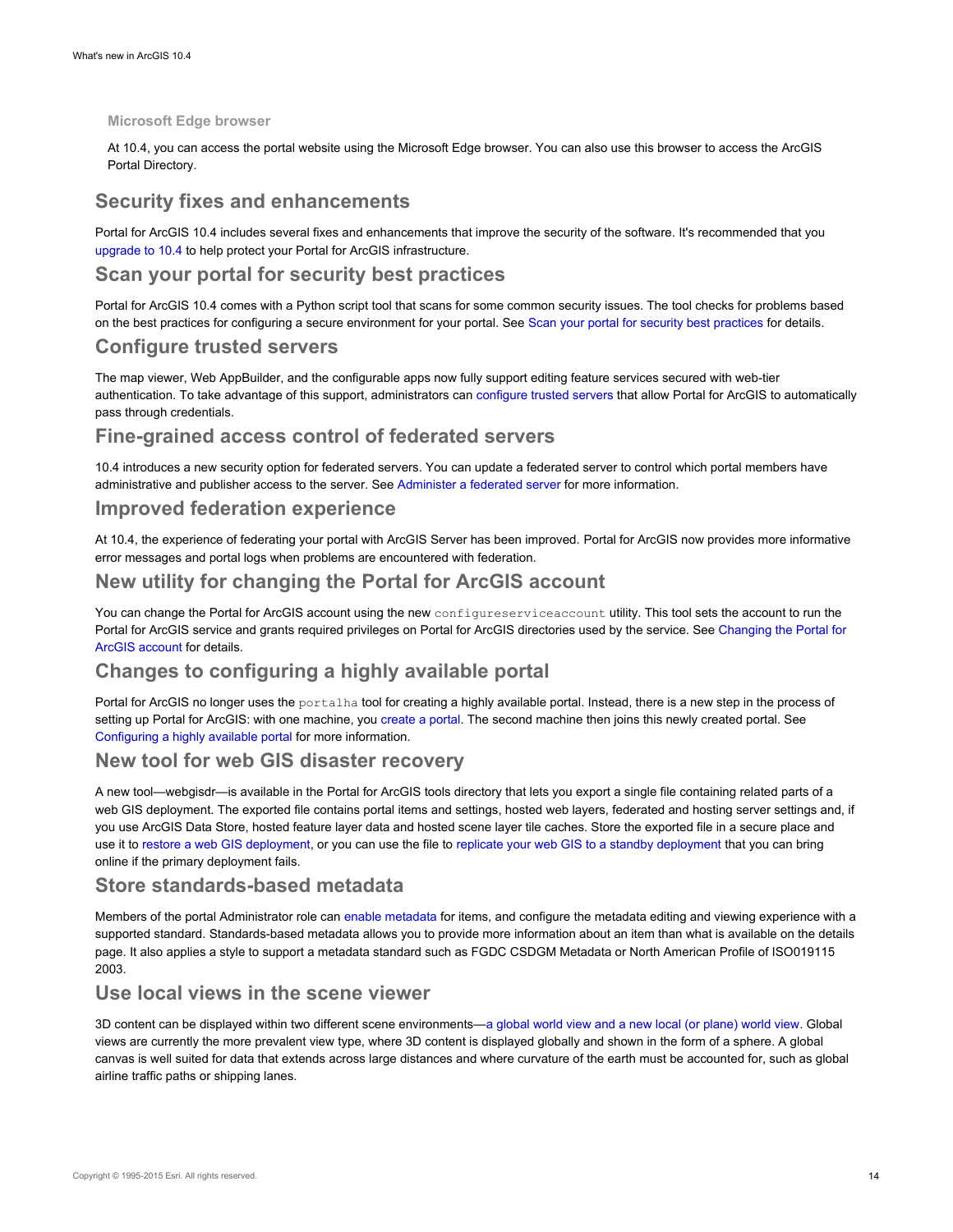Local views have a fixed extent in which you work. They are better suited for small-extent data, such as a college campus or a mine site, and allow you to display layers in projected coordinate systems. Local views can also be very effective for scientific data display, where the relative size of features is a more important display requirement than the physical location of the content on a spheroid.

## **Review address placement**

If your portal's hosting server uses ArcGIS Data Store, you can review and place addresses that Portal for ArcGIS couldn't locate on the map when you publish a hosted feature layer from a CSV file containing addresses. You can also review the accuracy of the addresses that Portal for ArcGIS did place on the map. This helps you improve the accuracy of your hosted feature layers.

## **Share vector tile packages**

Vector tile packages you create in ArcGIS Pro 1.2 can be uploaded to your portal and published as hosted tile layers. Vector tile packages deliver cartographic content in a compact binary format that includes both geometry and metadata. Tile layers created from vector tile packages take less time to create, require less disk space compared to raster tiles, and can be rendered in multiple styles.

See Share a package in the ArcGIS Pro help for information on creating a vector tile package.

### **New options for hosted feature layers**

You can now export hosted feature layers to feature collections. This is useful if you want to create a copy of the features saved as part of the map. Changes made to the feature collection are only reflected in the map and do not affect the hosted feature layer from which you exported it.

You can also export hosted feature layers to a GeoJSON file, which you can download and share with others. They can add the GeoJSON file to their own portal and publish it as a hosted feature layer.

When you add a CSV file to your portal, you now have the option to publish the CSV as a table. This allows you to create layers containing nonspatial attribute information, and also allows you to publish CSV files that do not contain spatial information such as addresses or x, y coordinates.

Owners and administrators of hosted feature layers can open the layer in the map viewer and edit even if the layer does not have editing enabled.

If your portal's hosting server uses ArcGIS Data Store, owners and administrators of hosted feature layers can now use a table in the map viewer to calculate values.

## **New and improved map styles**

Three new map styles are available in the map viewer. These styles perform calculations based on the attribute fields you specify to illuminate differences or trends in your data.

- Use the **Color & Size** style to illustrate the convergence of two numeric attributes using increasing symbol size (for count values) and different shades (for rates). For example, symbol size could vary depending on the number of homes built before 1970, and be shaded differently based on rates of childhood neurological disorders. You choose the color and size of the point symbols.
- Use the **Unique symbols & Size** style to map a count attribute (such as number of owner occupied households) but using a unique color for each value found in another field (such as a county name). With this style, you choose a text or numeric field with unique values, and a numeric field, and adjust each attribute's map symbol settings as needed.
- Use the **Compare A to B** style to map the ratio between two numbers, such as percentages, indexes, or simple ratios. For example, you may want to see the ratio of households with cable television subscriptions to households with satellite television subscriptions. Or, you may want to see the ratio of people with a college degree to those without one, on the map. With this style, you choose the attributes in your data, and adjust the sliders in the histogram as desired to make the comparison.

In addition to the new map styles described above, histogram sliders have improved precision and are easier to use. It's more evident that you can manually set values for any numbers you see near the histogram. For example, you can press the Control or Command key while moving the top or bottom slider to enable the opposite slider to move an equal distance away or toward the center handle. You can also hover over an individual bar in a histogram to see more details.

## **Changes in configurable app templates**

The app gallery has been redesigned to make it easier to choose the configurable app you want to use. You can filter based on the purpose of the app and search to refine the set of apps you see.

The following configurable app templates are new in Portal for ArcGIS 10.4:

• Crowdsource Manager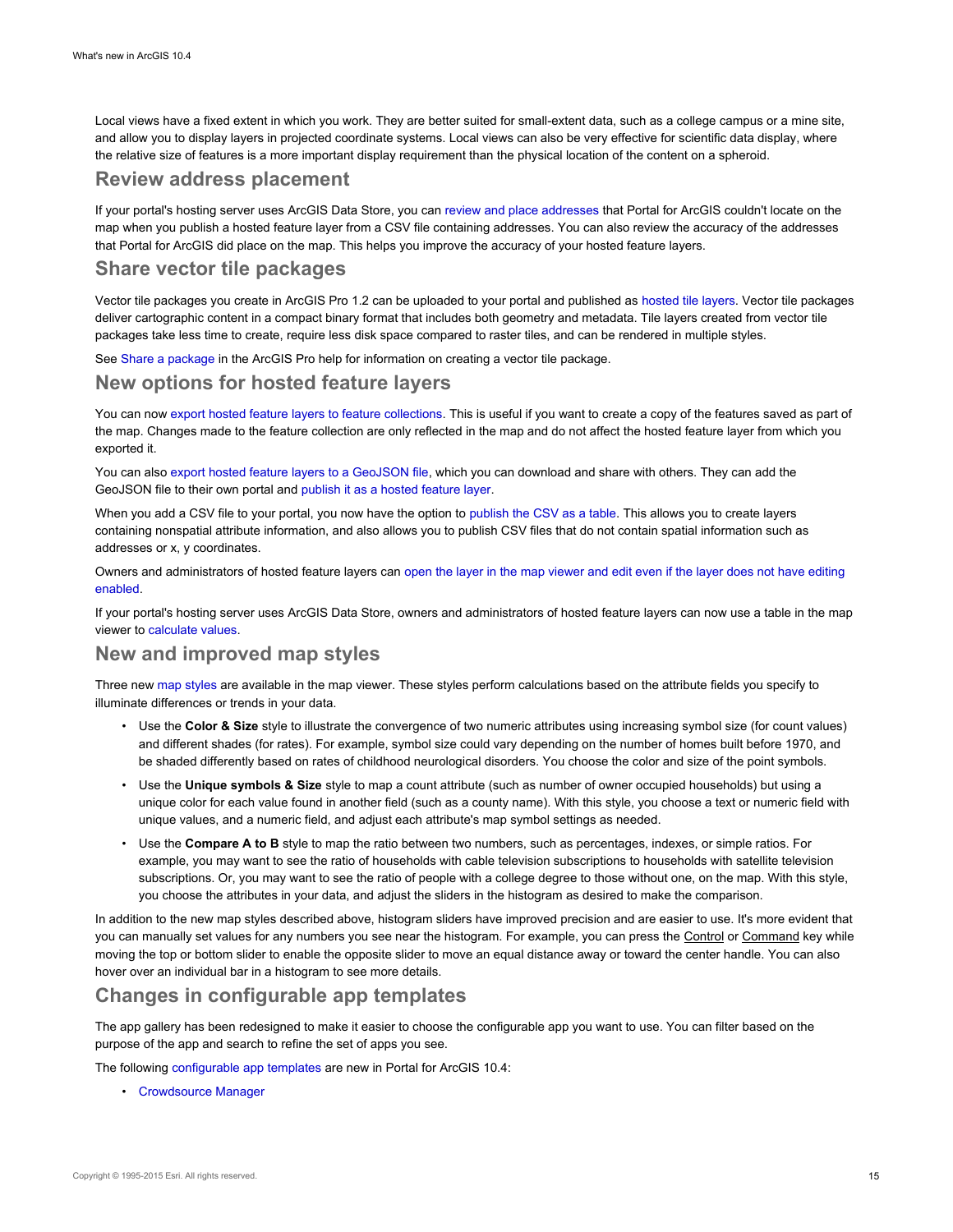- Crowdsource Polling
- Crowdsource Reporter
- Minimalist
- Time Aware (10.4 version)

The following app templates have been retired. Use the suggested replacement app templates instead.

| Retired app template  | Replacement app template  |
|-----------------------|---------------------------|
| Classic Viewer        | <b>Map Tools</b>          |
| <b>Chrome Twitter</b> | <b>Public Information</b> |
| Legend                |                           |
| Time Aware            | Time Aware (10.4 version) |
| Twitter               | <b>Public Information</b> |

**Tip:** Esri does not maintain the code on retired templates, and retired templates are not available from the map viewer. However, you can download the source code and API for retired templates and host them on your own web server. Instructions are included in readme files included with the download file.

#### **New functionality in Web AppBuilder**

The following functionality has been added to Web AppBuilder. For more information, see Web AppBuilder for ArcGIS Help.

#### **New widgets**

- The Analysis widget provides an easy way to use Portal for ArcGIS spatial analysis tools in your application. You can configure one tool per widget or multiple tools in a widget.
- The Batch Attribute Editor widget allows you to simultaneously edit multiple attributes.
- The Image Measurement widget allows you to perform measurements on image services with mensuration capability.
- The GeoLookup widget enriches a list of latitude and longitude points. You supply a CSV file of points to the widget and it intersects the points with polygon layers on the map to get values associated with the points.
- The Incident Analysis widget defines an area of interest and identifies what's happening around the area, such as current weather, demographic info, and features close to the area.
- The Reviewer Dashboard widget displays data quality result statistics as infographics pie and bar charts to summarize data quality issues identified in your GIS data.
- The Feature Report widget enables you to collect and manage data quality feedback from users.
- The Search widget replaces the existing Geocoder widget. In addition to the functionality in the Geocoder widget, the new Search widget supports searching and suggestions on multiple sources, and it has options to add placeholder text for all search sources and search by current map extent.
- The Stream widget visualizes and controls real-time data feeds from streaming feature layers.
- The Summary widget dynamically summarizes numeric attributes for features based on the map extent.
- A new Zoom Slider widget provides interactive zoom controls in the map display.

#### **New functionality in existing widgets**

- The Attribute Table widget has a filter to limit features and can be expanded automatically when the app starts. It also updates layers when they are changed in the map.
- The Edit widget now carries over the editable attributes configured in the map.
- The Geoprocessing widget supports uploading data to use in geoprocessing services that have upload capability.
- The Layer List widget has configurable context menus.
- The Zoom Slider widget provides interactive zoom controls in the map display.
- The Query widget has configurable sorting rules for query results.